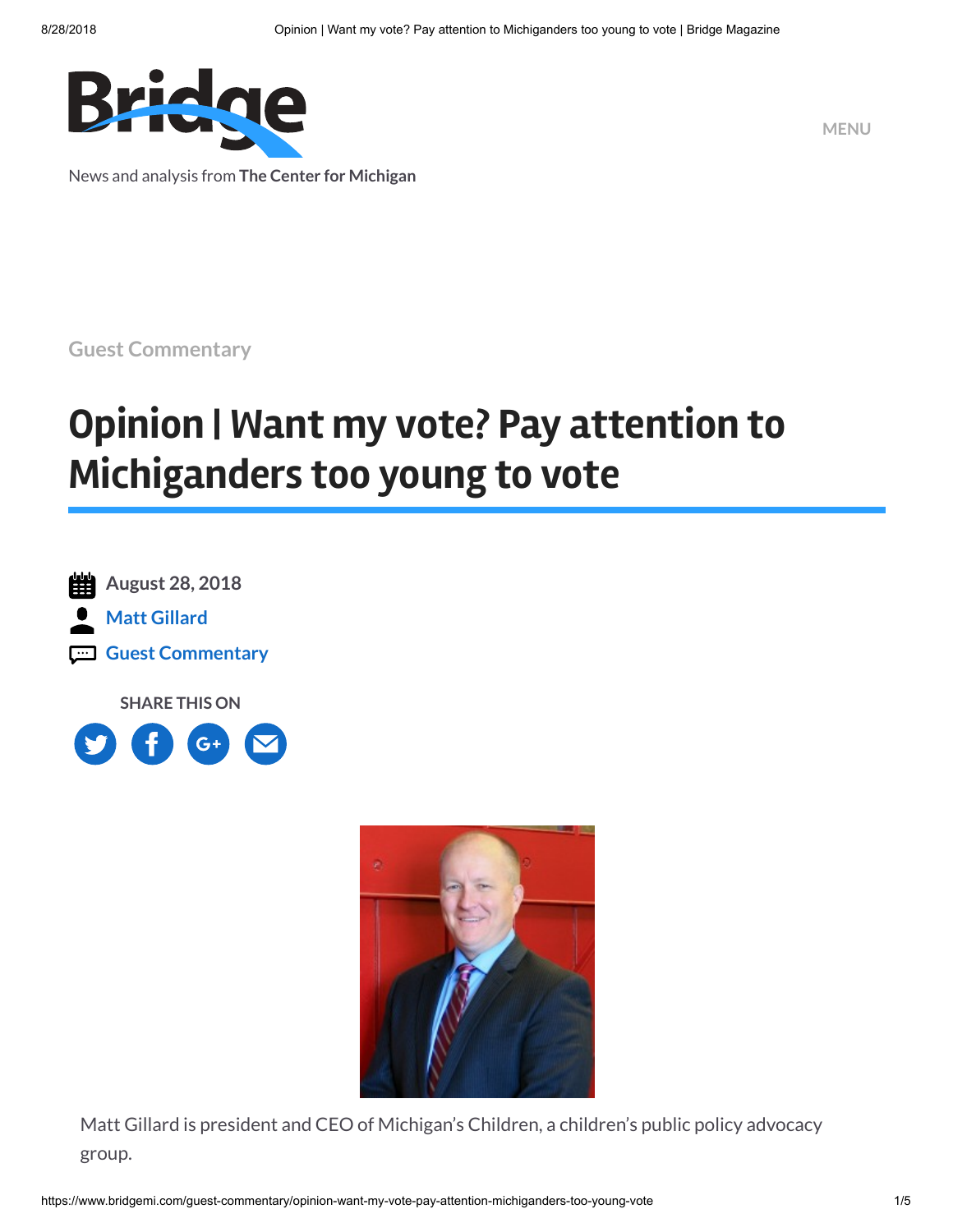To Michigan's candidates for state and federal office:

Michigan's children will be our next scientists, entrepreneurs, teachers, parents, laborers, artists and lawmakers. Our future depends on preparing them for education, work and life.

[Unfortunately,](http://www.aecf.org/resources/2018-kids-count-data-book/) our state currently fails many of its youngest citizens. According to Kids Count, Michigan ranks at or near the bottom third of states in a range of child well-being indicators, from low reading and math test scores to rising abuse and neglect rates to the sixth-highest rate of children living in high-poverty neighborhoods in the country.

#### **Related: Opinion | Dear [candidate:](https://www.bridgemi.com/guest-commentary/opinion-dear-candidate-pay-attention-those-too-young-vote) Pay attention to those too young to vote**

Given the opportunity, young people can change the way policymakers see problems and find solutions. [Michigan's](https://www.michiganschildren.org/) Children has spent 25 years learning from youth, parents and those who serve them about what they face. They would like our next elected leaders to address some key [issues:](https://www.michiganschildren.org/sandbox/)

### **Child Care [Matters](https://www.michiganschildren.org/download/19229/)**

Families want engaging and nurturing spaces for their young children when they're away, but business leaders and workers alike cite the lack of access to child care among the most common employment barriers. Unfortunately, Michigan's child care system struggles to retain professionals and community-based providers who can fill that need, to the point that nearly half of [Michiganders](https://childcaredeserts.org/?state=MI) live in a "child care desert" without access to affordable, licensed care for young children as well as school-aged children after school and in the summer.

As an elected official, how will you lend a hand to families who need child care but cannot afford or access it?

## **[Families Matter](https://www.michiganschildren.org/download/19266/)**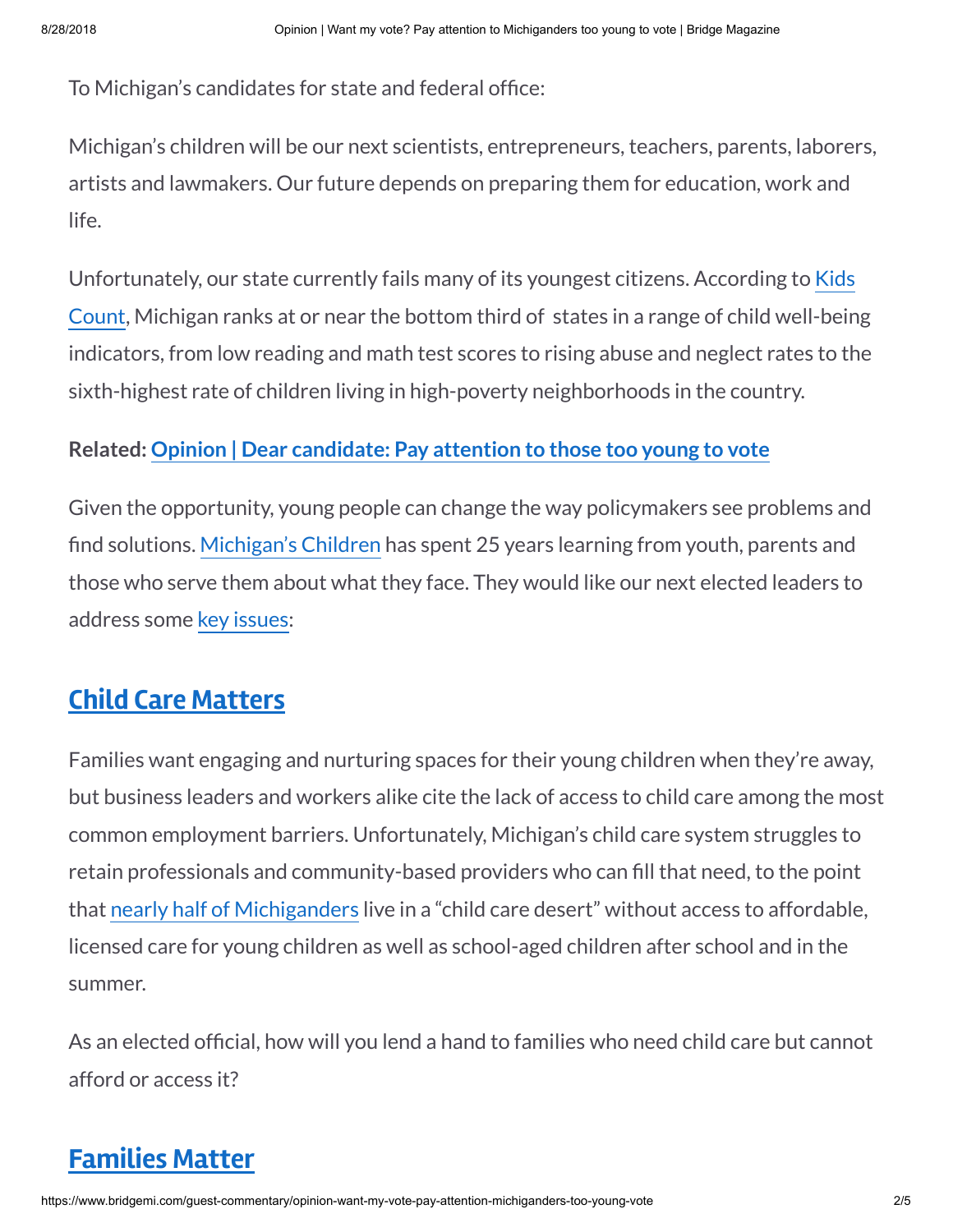Nearly one-third of Michigan children live in families in which adults lack a stable job, and many children also experience abuse, neglect and parental substance use, separation or incarceration, events that expose them to toxic stress which, without support, can lead to long-term health, educational and behavioral issues. Adult literacy and voluntary home visiting programs and behavioral health services help parents ensure that their children grow up healthy and ready to learn, but access is limited.

As an elected official, how will you work to strengthen families and help enable parents to best help their kids?

## **Foster Care [Matters](https://www.michiganschildren.org/download/19235/)**

There are more than 13,000 children and youth experiencing foster care in Michigan, nearly half of whom have had four or more adverse childhood experiences. Despite some improvements, many children suffer from inconsistent placements, untrained caregivers and missing services from the moment they enter the system onward. Youth who age out of care, instead of returning home or being adopted, are at higher risk than their peers of failing high school and experiencing substance misuse, unemployment, homelessness, incarceration, early pregnancy and chronic health conditions.

As an elected official, how will you ensure that children in foster care, for whom the state has a unique obligation to serve, receive the support they need?

## **[Learning](https://www.michiganschildren.org/download/19210/) Matters**

There is universal agreement that a high-quality K-12 education matters, but our results are not meeting our high standards. We know what kids need to grow and succeed in school: parents and caregivers who can support their children's learning at home; trained school professionals who can recognize and respond to student needs; access to basic resources that promote learning; safe, clean, and secure spaces, at home and at school; and academic tools and pathways, like after-school and summer learning programs that enable educational success.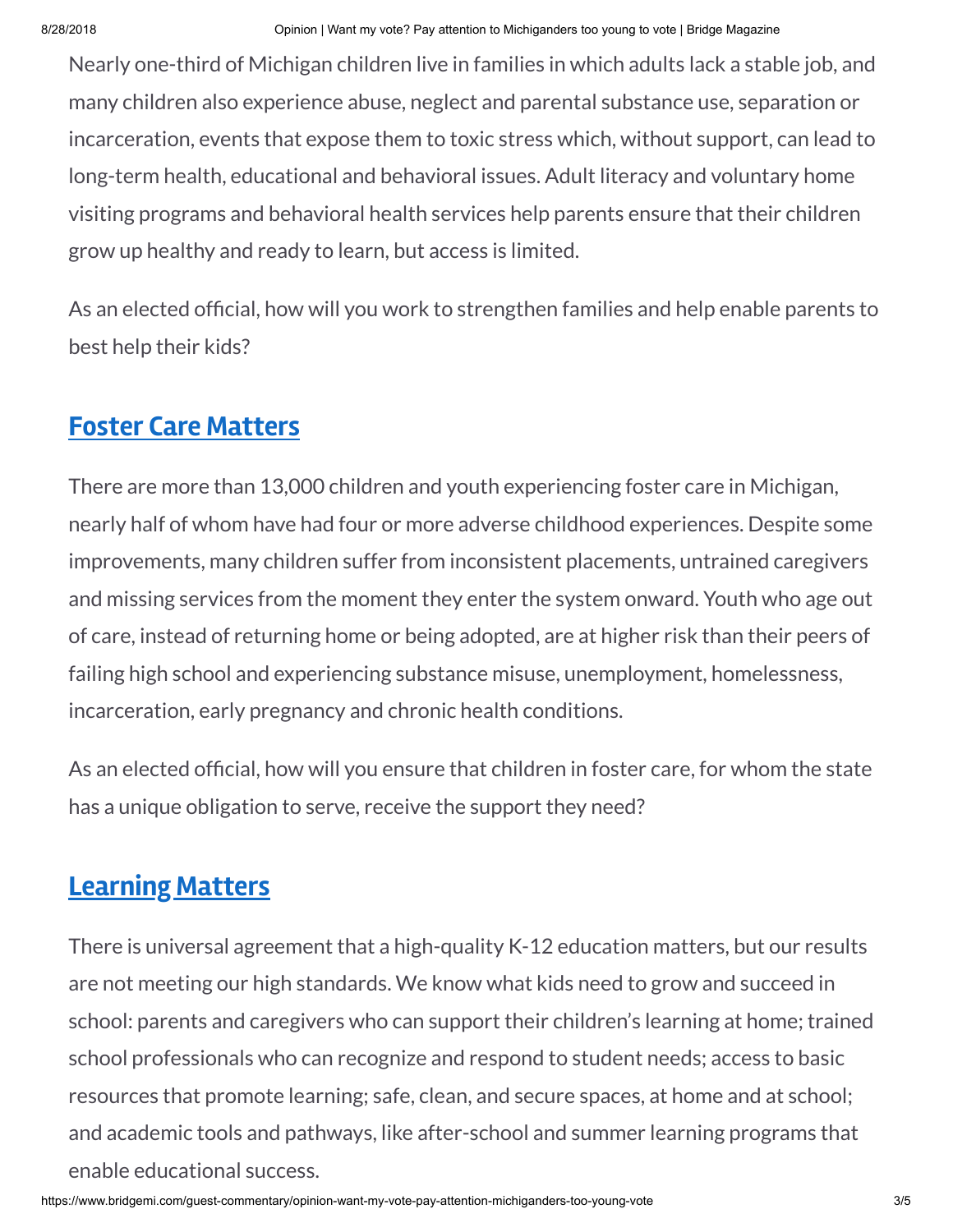As an elected official, how will you ensure that all children have the tools and the resources to learn?

## **Mental Health [Matters](https://www.michiganschildren.org/download/19271/)**

Good mental health is critical for the healthy growth of children and youth and for the stability of families. Unfortunately, about half of Michiganders living with mental illness have not [received](https://www.samhsa.gov/data/sites/default/files/Michigan_BHBarometer_Volume_4.pdf) care. The lack of access to mental health services, either through traditional health care or through schools, child welfare, and justice systems, costs all of us, in both lost loved ones and state spending to address the symptoms of poor mental health.

As an elected official, how will you work to support children, youth and families with mental health needs?

Our future depends on having an engaged, highly skilled population of Michiganders. We urge you, our state's next political leaders, to help make Michigan a place where all children and youth can thrive and succeed. To do that, you will need to consult the voices, experience, and ideas of youth and families who are directly impacted by public policy decisions early and often.

**READ 1 [COMMENT](https://www.bridgemi.com/guest-commentary/opinion-want-my-vote-pay-attention-michiganders-too-young-vote)**



Bridge welcomes guest columns from a diverse range of people on issues relating to Michigan and its future. The views and assertions of these writers do not necessarily reflect those of Bridge or The Center for Michigan.